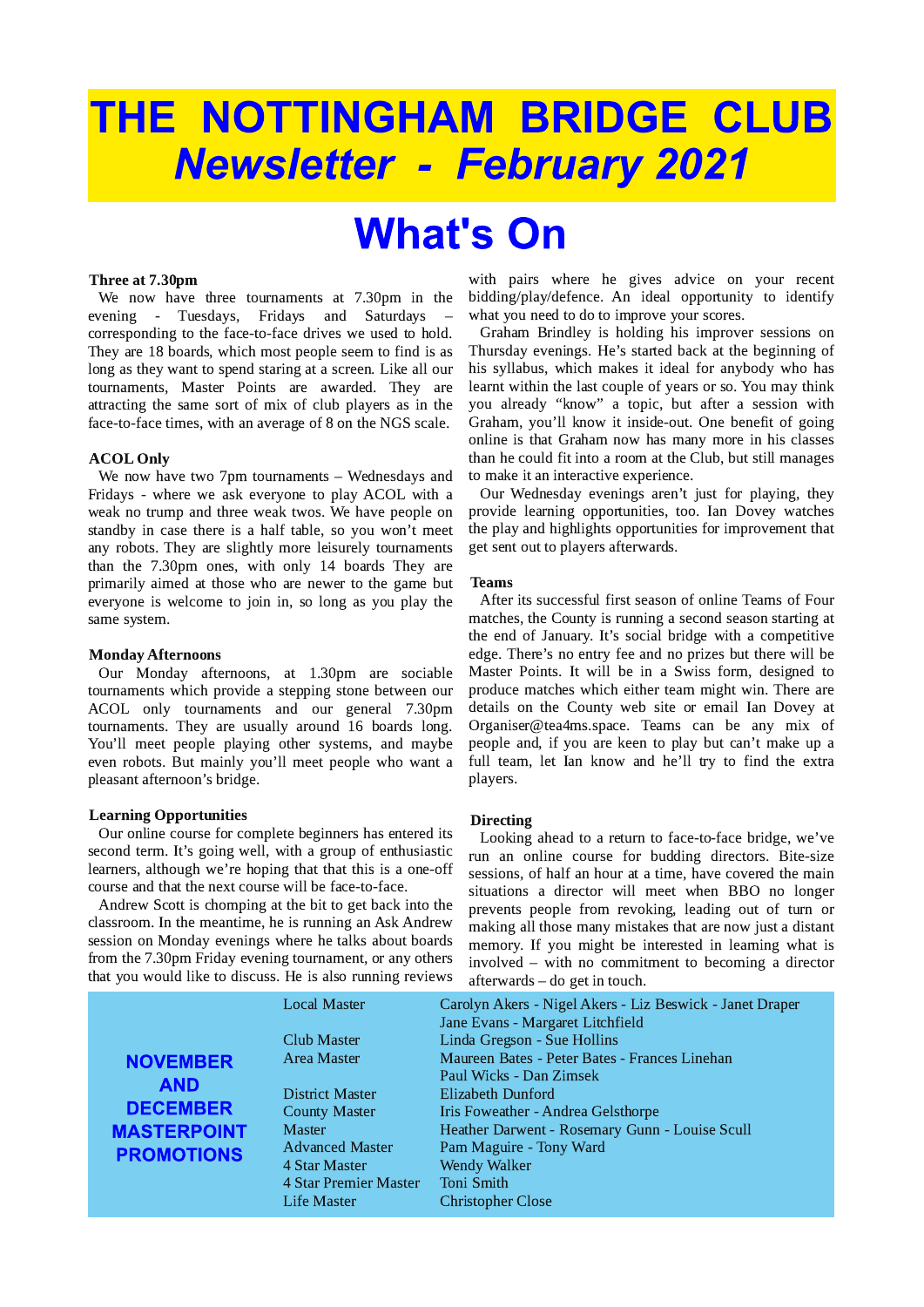

I ast year I volunteered to direct Derbyshire's<br>individual competition, which was being held on<br>BBO. Since it was an individual competition, the default ast vear I volunteered to direct Derbyshire's Individual competition, which was being held on system, I was told, would be simple ACOL. Now, I was familiar with the EBU's Simple System convention card. So, when I was told the system had been put up on their web site, I didn't bother to look. After all, I wasn't planning to play: they had people on standby to make up full tables in case there were any sitouts.

As it happened, BBO was in mischievous mood and we lost one of the players and I was unable to bring them back in. So I substituted myself in their place. The opposition opened 1NT and my partner bid 2 $\clubsuit$ . The EBU Simple System is really simple, so I knew that my partner was offering to play in clubs, and with nothing better to offer myself, I happily passed. Happy, that is, until I saw my partner's healthy major suits and distinctly unhealthy club suit. I was later informed that my partner had not been happy with my pass after their bid of Landy. It was also pointed out to me that, as clearly shown on their web site, the simple system being played was the EBU's Standard English Modern Acol.

This prompted me to look in detail at the system and browse through the system file, which goes into some detail. In case you are not familiar with the system, it goes hand-in-hand with the EBU's teaching programme for beginners. It forms part of the set of materials for students learning bridge in what they describe as "the nationally approved method of learning the game".

Sure enough, Landy is listed as a defence to opponents opening 1NT. In fact, there are quite a lot of interesting conventions in there and I'm happy to admit that not all of them are in my usual repertoire  $-$  especially as our President, Mark Goddard, had to look at least one of them up to find out what it was. I wonder how many of us play two-way Baron (not to be confused with ordinary Baron) in response to partner's opening  $1\mathrm{NT}$ ? Or, what about the Grand Slam Force? You bid 5NT, without 4NT having been bid, and your partner replies 6H: what are they telling you?

There's plenty there to discuss in the bar with other ACOL players. But if you want to get a real debate going, ask them how they open with a balanced hand with

12 HCP and a five card suit. In fact, if you had two of the best known teachers in the country - Andrew Robson and Bernard Magee  $-$  you could sit back and enjoy the debate. Robson is a no-nonsense man: you should always open 1NT. Magee is more flexible: with a strong major (at least two honours) he will allow you to open the suit, planning to rebid it. The EBU has recently come down in favour of Robson. Their beginners' course in bridge teaches students to always open 1NT, however good a five card major they may hold.

What do our members do? With the full visibility offered by BBO, we can see how everybody is bidding these hands. We have a small minority of ACOL bidders who are very happy to open a nice looking five card minor. And when it comes to majors, Mr Robson seems to have few followers. Here is an example hand, opened in one of our tournaments last year:

- $\triangle$  AJ843
- $\blacktriangledown$  763
- $*AK4$
- $\clubsuit$  J6

Only two of the 13 ACOL players opened 1NT. One of the two was rewarded with  $100\%$  and the other got  $77\%$ .

However, members do seem to have a limit as to how good the suit has to be. With this hand:

- $\triangle$  A5
- $\blacktriangledown$  Q8532
- $\blacklozenge$  AQ10
- ♣986

only two of the ACOL players opened  $1\blacktriangledown$ .

What's my view? It's that most members would be happier to play a five card major system: that way you can open your five card major in the knowledge that you can still find the safe haven of 1NT if you need to. Better still, with hands like the ones below, you can play in a comfortable  $2\blacktriangledown$  while others are battling in 1NT:

- $\triangle$  64  $\triangle$  753  $\blacktriangledown$  AK92  $\blacktriangledown$  QJ83
- $\bullet$  762  $\bullet$  J4
- $\triangle$  AJ96  $\triangle$  O1084

Any appetite for a conversion course to five card majors?

D\_H\_D